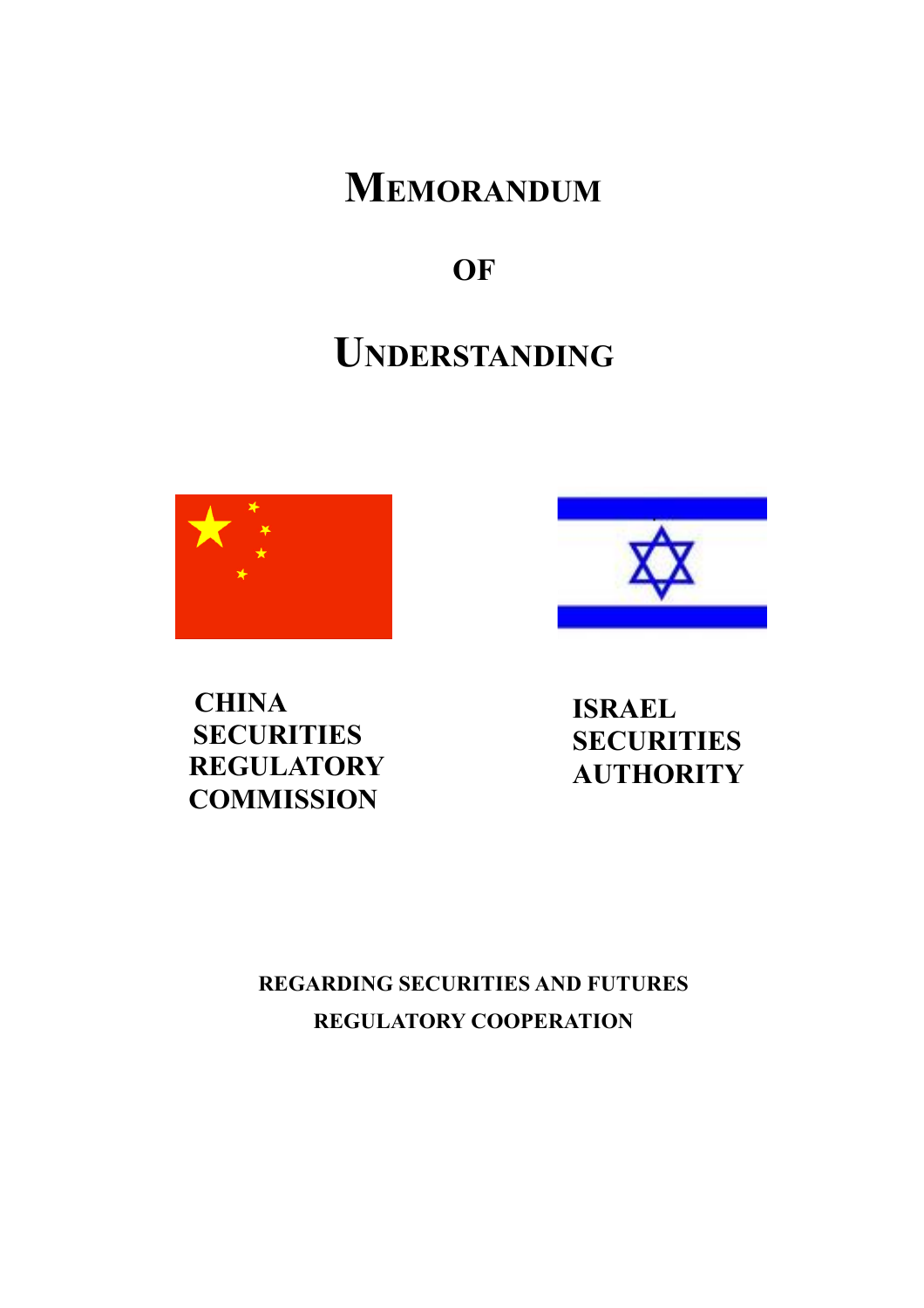#### **INTRODUCTION**

The China Securities Regulatory Commission (hereinafter referred to as "CSRC"), with the power and responsibility authorized by the *Securities Law of the People's Republic of China* and other Chinese regulations, was established with the approval of the State Council as the authority in charge of regulating the national securities and futures markets in China.

The Israel Securities Authority (hereinafter referred to as "ISA") was established under the *Securities Law*, *1968* and its mandate, as stated in the law, is to protect the interests of the investing public. Within the framework of its wide range of responsibilities and powers, the ISA is charged, *inter alia,* with handling: issuing permits to publish prospectuses; examining corporate filings; regulating and supervising the activities of the mutual fund industry; overseeing the fair, orderly and efficient conduct of secondary markets; licensing and supervising portfolio managers, investment advisers and investment marketing agents; investigating violations; supervision over compliance of portfolio managers and non-bank stock exchange members to *the Prohibition of Money Laundering Law*, 2000.

The CSRC and the ISA, recognizing the increasing international activities in the securities, futures and other related investment products markets and the corresponding need for mutual cooperation between the relevant authorities have, after friendly consultation, reached the following understanding:

#### **I. DEFINITIONS**

For the purposes of this Memorandum of Understanding:

**a."Authorities"** means China Securities Regulatory Commission and Israel Securities Authority;

**b."Authority"** means China Securities Regulatory Commission or Israel Securities Authority as the case may be;

**c. "Information"** includes information and documents;

**d. "Issuer"** means a natural or legal person who issues or proposes to issue any security;

**e."Laws and Regulations"** mean the provisions of the laws of the jurisdictions of the Authorities, the regulations promulgated there under,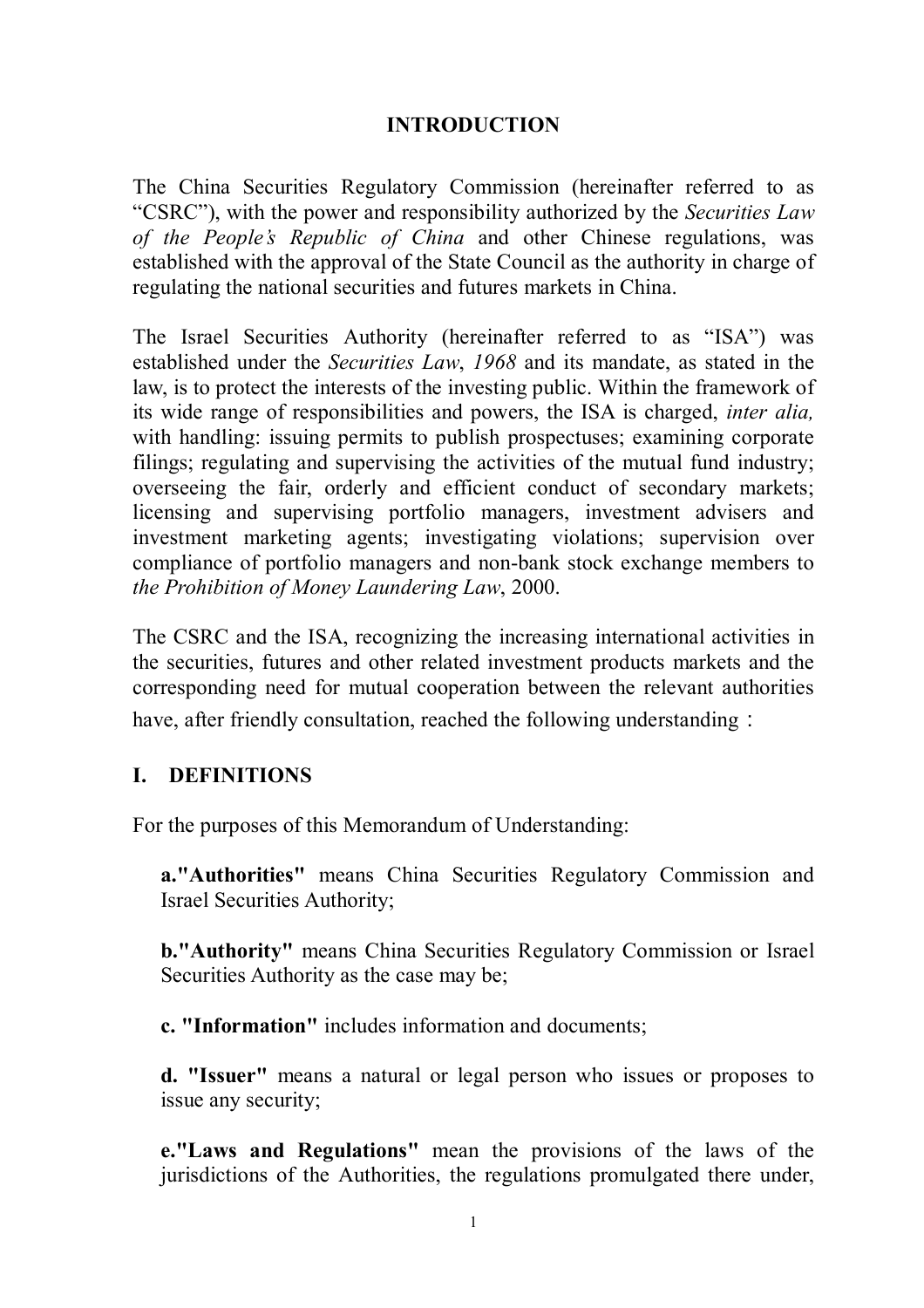and other regulatory requirements that fall within the competence of the Authorities, concerning the following:

- (a) insider dealing, market manipulation, misrepresentation of material information and other fraudulent or manipulative practices relating to securities, derivatives and options including solicitation practices, handling of investor funds and customer orders;
- (b)the registration, issuance, offer, or sale of securities and derivatives, and reporting requirements related thereto;
- (c) market intermediaries, including investment and trading advisers who are required to be licensed or registered, collective investment schemes, brokers, dealers, and transfer agents; and
- (d)markets, exchanges, and clearing and settlement entities.

**f. "Requested Authority"** means the Authority to whom a request is made pursuant to Chapter IV of this Memorandum of Understanding;

**g."Requesting Authority"** means the Authority making a request pursuant to Chapter IV of this Memorandum of Understanding;

#### **II. PRINCIPLES**

1. This Memorandum of Understanding sets forth a statement of intent of the Authorities to establish a framework for mutual assistance and to facilitate the exchange of information between the Authorities to ensure compliance with their respective securities and futures laws or regulatory requirements.

**2.** The purpose of this MOU is to promote investor protection and integrity of the securities, futures and other related investment products markets by providing a framework for cooperation, including channels of communication, increasing mutual understanding and exchange of regulatory and technical information.

3. This MOU serves as a basis of cooperation for the Authorities and does not create any binding international legal obligations, nor does it modify or supersede any laws, regulations or regulatory requirements in force in or applying to China and/or Israel. This MOU does not create any rights enforceable by third parties, nor does it affect any arrangements under other **MOUS** 

4. The performance of the provisions of this MOU shall be consistent with domestic laws, regulations and conventions of the respective countries of the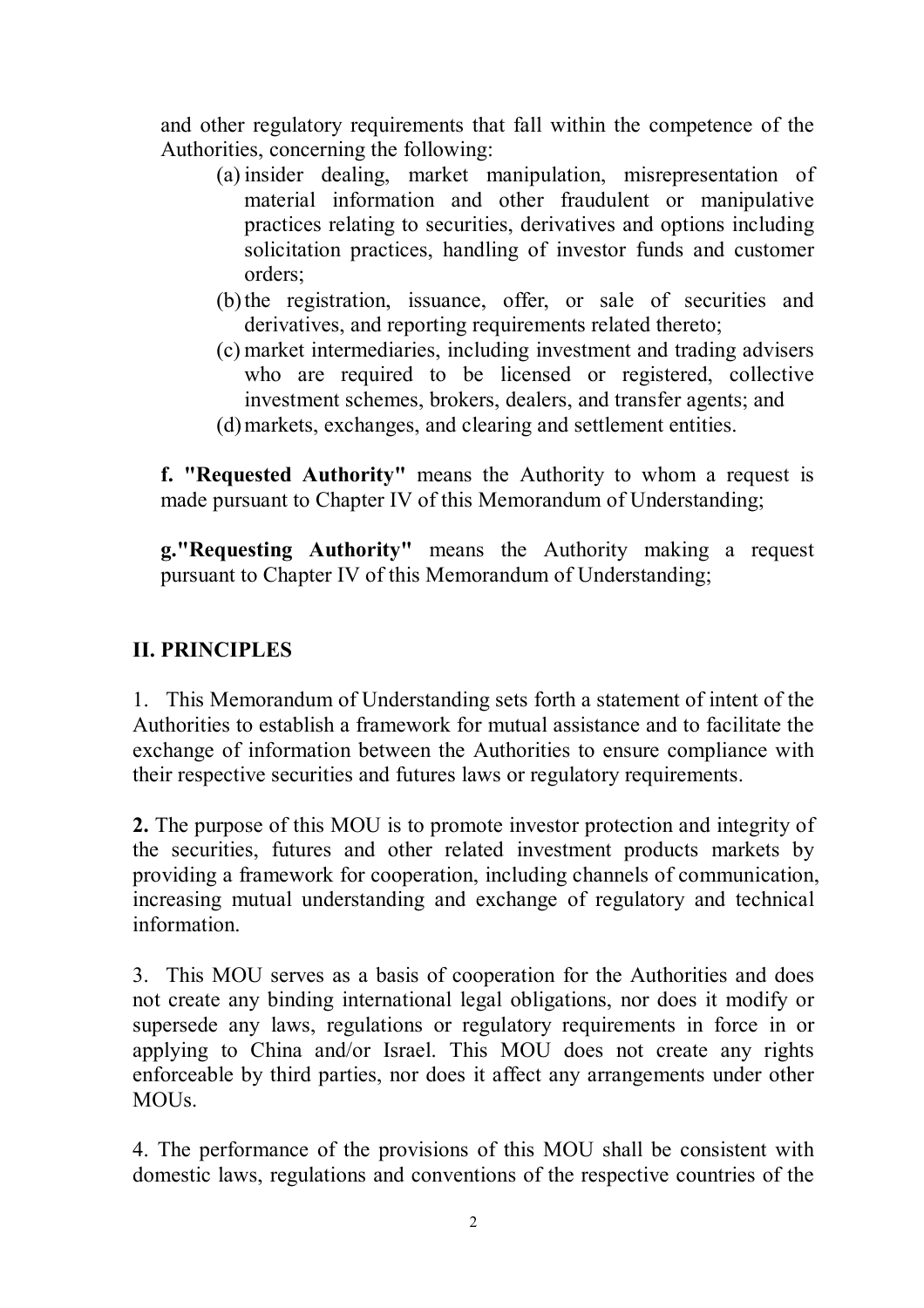Authorities and within the availability of respective resources of the Authorities, and shall not be contrary to the public interests of the country of the Requested Authority.

5. To the extent permitted by its domestic laws and regulations, each Authority will use reasonable efforts to provide the other Authority with any relevant information that is discovered which gives rise to a breach, or anticipated breach of the regulatory requirements or laws in the securities, futures and other related investment products markets administered by the other Authority.

#### **III. SCOPE**

The Authorities agree to promote mutual assistance and exchange of information to assist them to perform their respective functions according to their Laws and Regulations, in relation to the following areas:

- a) Ensuring the issuers and offerors of securities to make full and fair disclosure of information relevant to investors;
- b) Enforcement of the laws and rules relating to issuing of, dealing in, arranging deals in, managing and advising on securities, futures and other investment products;
- c) Promoting and securing the fitness and properness of brokers/dealers and advisers in securities, futures and other investment products markets, and promoting high standards of fair dealing and integrity in the conduct of business of these institutions and professionals;
- d) Supervising and monitoring the trading, clearing and settlement, and other activities of securities, futures and other investment products markets, and their compliance with relevant laws and regulations;
- e) Detecting market manipulation, insider trading and other deceptive and fraudulent practices concerning securities issuing and trading, the activities of listed companies, and trading of futures contracts, options and other investment products.
- f) Other matters agreed upon by the Authorities.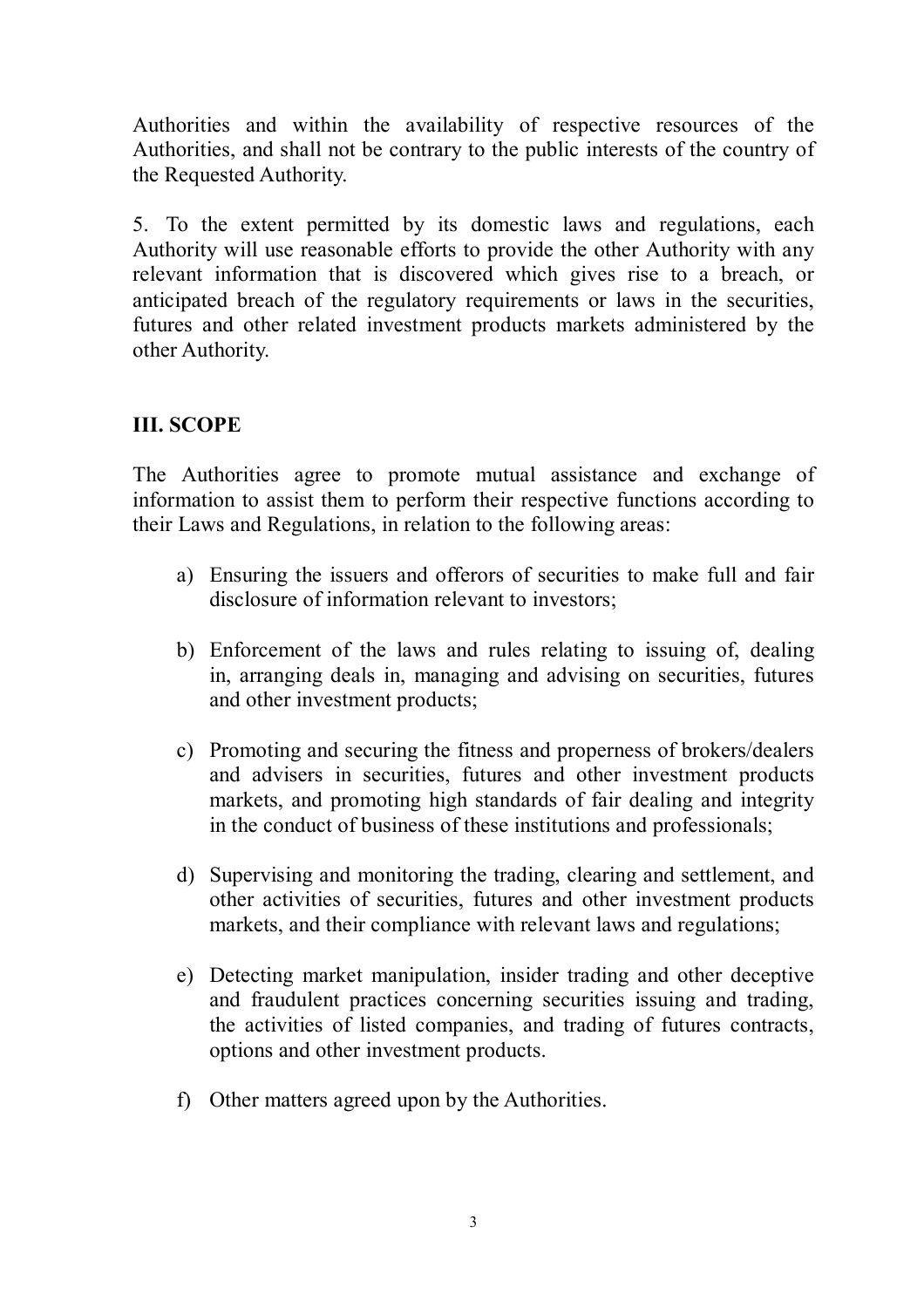#### **IV. REQUESTS AND EXECUTIONS**

- 1. Requests will be made in writing in the English language and addressed to the contact persons listed in Appendix A. In urgent cases, requests may be made in summary form to be followed within 10 business days by a full request.
- 2. Requests should specify:
	- a) the information requested;
	- b) a description of the conduct or suspected conduct which gives rise to the request;
	- c) the purpose for which the information is sought (including details of the laws or regulatory requirements pertaining to the matter which is the subject of the request);
	- d) the link between the specified laws or regulations and the regulatory functions of the Requesting Authority;
	- e) the persons or entities suspected by the Requesting Authority to possess the information sought, or the place where such information may be obtained, if the Requesting Authority is knowledgeable thereof;
	- f) to whom, if anyone, to the extent permitted by the provisions of Chapter III, onward disclosure of information is likely to be necessary and the reason for such disclosure;
	- g) the desired time period for the reply.
	- h) areas of Technical Assistance and Cooperation which the Authorities seek to pursue and the kind of Technical Assistance and Cooperation which is to be provided.
- 3.The Requested Authority will deal with the request in a reasonable time.
- 4. Each request will be assessed by the Requested Authority to determine whether information can be provided under the terms of this MOU. In any case where the request cannot be accepted completely, the Requested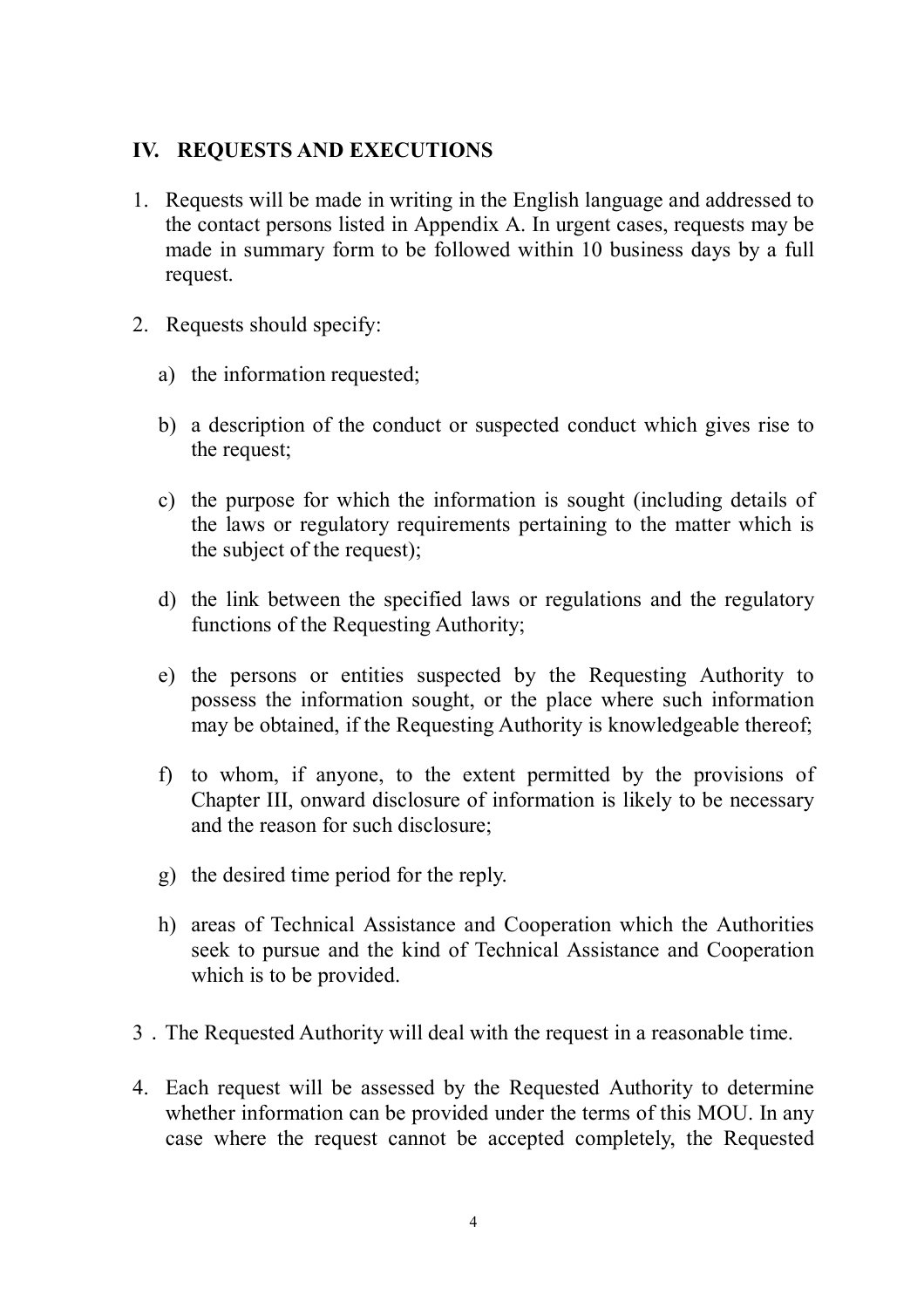Authority will consider whether there may be any relevant information which can be given.

- 5. In deciding whether to accept or decline a request, the Requested Authority will consider:
	- a) whether the request relates to the breach of laws or regulations which falls within the scope of the Requested Authority;
	- b) whether broadly equivalent assistance would be available from the Requesting Authority;
	- c) whether the request involves an assertion of a jurisdiction not recognized by the Requested Authority;
	- d) whether it would be contrary to the public interests of the Requested Authority;
	- e) whether a criminal proceeding has already been initiated in the country of the Requested Authority based upon the same fact and against the same persons or the same persons have already been finally sanctioned on the same charges by the competent Authorities in the country of the Requested Authority.

6. Any document or other materials provided in response to a request under this MOU and any copies thereof must be returned to the Requested Authority on request, upon completion of their necessary use by the Requesting Authority.

7. Where one Authority has information which will assist the other Authority in the performance of its regulatory functions, the former may provide such information on a voluntary basis in consistence with the paragraph 5 of Chapter IV.

## **V. PERMISSIBLE USE AND CONFIDENTIALITY**

1. Assistance or information will be provided by the Authorities only for the purposes of assisting the other Authority in the performance of its administrative enforcement functions and shall not be used in any proceedings or for any other related purposes. Should the Requesting Authority intend to use the information in civil or criminal procedures, it needs to refer to the Authority providing the assistance or information for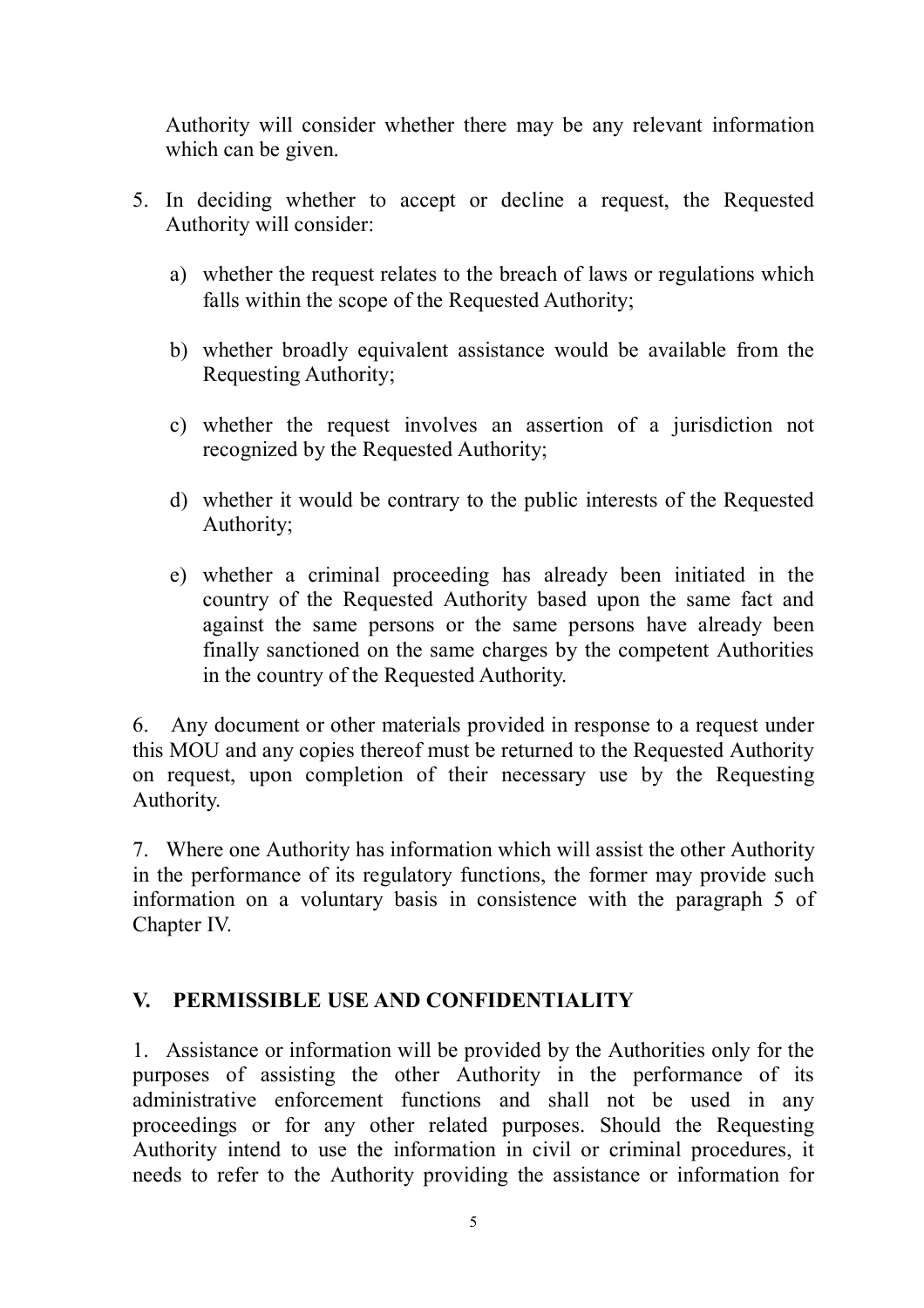prior written consent. Each Authority will keep confidential to the extent permitted by law any request of information under this MOU as well as any matter arising in the course of its operation. Any information or assistance provided under the MOU will not be disclosed by the recipient to any third parties without the prior consent of the Authority providing the assistance or information, except for the execution of request if the third party concerned is covered by similar confidentiality requirements.

2. While disclosing the information obtained pursuant to this MOU to any third parties, the Requesting Authority will obtain an undertaking of keeping the information confidential from the third parties, unless it is a legally enforceable demand to disclose.

3. If either Authority becomes aware that information passed under this MOU may be subject to a legally enforceable demand to disclose, it will, to the extent permitted by law, inform the other Authority of this situation. The Authorities will then discuss and determine the appropriate courses of action.

## **VI. TECHNICAL COOPERATION**

The respective Authorities intend to work together to identify and address, subject to the availability of personnel and resources, the training and technical assistance required to facilitate the development of the regulatory framework for securities, futures and other related investment products markets both in China and in Israel.

#### **VII. CONSULTATION**

1. The Authorities will consult in the event of a dispute over the meaning of any term used in this MOU.

2. The Authorities may consult, at any time, about a request or proposed request.

3. The Authorities may consult and revise the terms of the MOU in the event of a substantial change in the laws, regulations or practices affecting the operation of the MOU.

4. To improve the cooperation under this MOU, the Authorities will conduct consultations and discussions on the implementation of the MOU periodically or when necessary.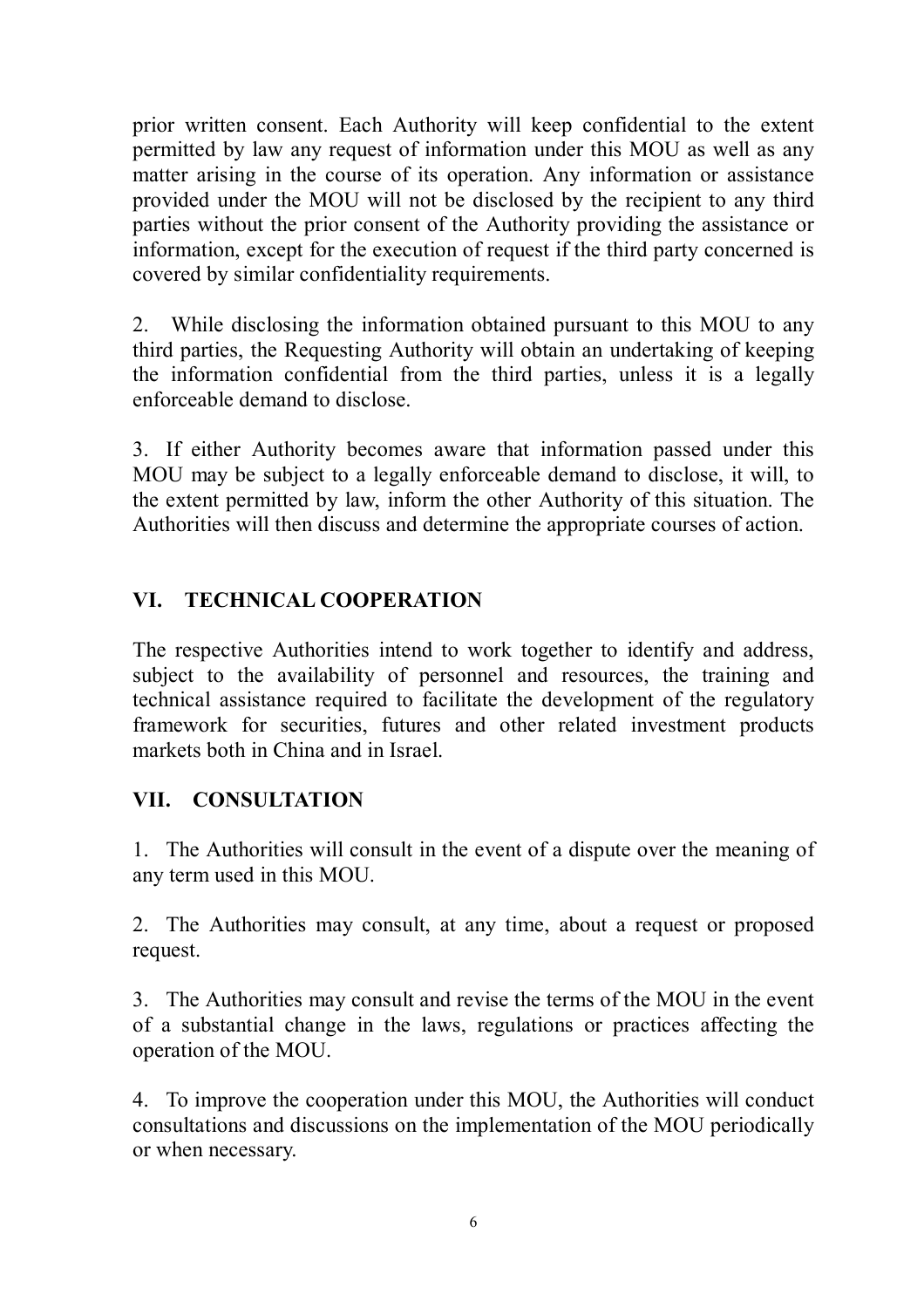## **VIII. CONTACT PERSONS**

All communications between the Authorities should be between the principal points of contact as set out in Appendix A unless otherwise agreed. Appendix A may be amended by written notice from either Authority without the need for resigning this MOU.

## **IX. COST OF INVESTIGATION OR ASSISTANCE**

The Requested Authority may as a condition of arranging that assistance be given under this Memorandum of Understanding, require the Requesting Authority to make a contribution to costs. Such a contribution may, in particular, be required where the cost of executing a request is substantial.

## **X. ENTRY INTO EFFECT AND TERMINATION**

This MOU will be effective from the date of its signature. This MOU may be terminated as to any Authority by that Authority giving thirty days' written notice to the other Authority. This MOU will be terminated as of the 30th day when one party receives the notice. This MOU will continue to have effect with respect to all requests for assistance that are made before the effective date of termination.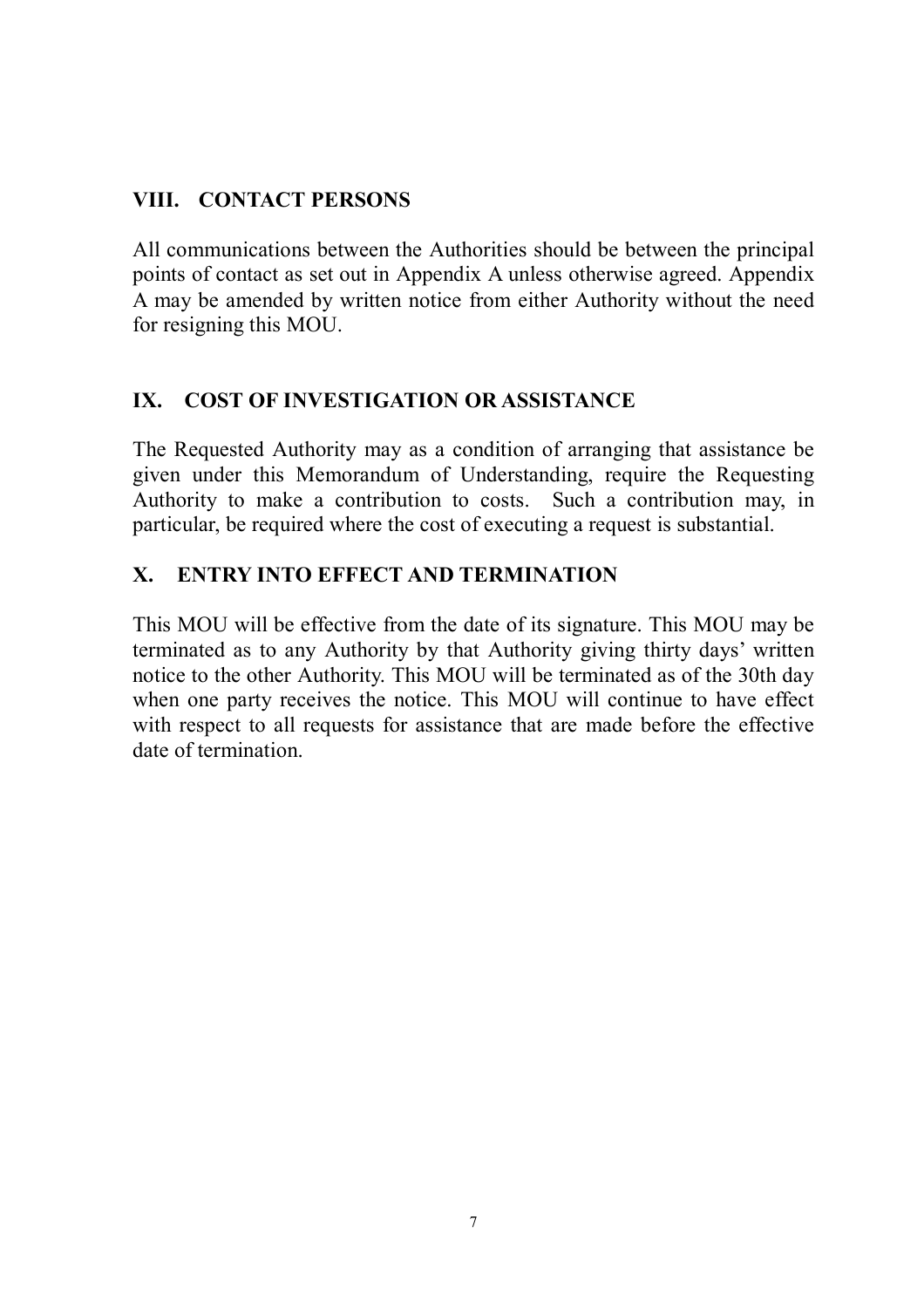SIGNED THIS RESPECTIVELY ON OF 2011 WHICH CORRESPONDS TO THE \_\_\_ DAY OF \_\_\_\_\_\_\_\_\_ 5771 IN \_\_\_\_\_\_\_\_\_\_\_\_\_\_\_, IN DUPLICATE IN THE CHINESE, HEBREW AND ENGLISH LANGUAGES, ALL VERSIONS BEING EQUALLY AUTHENTIC. IN THE EVENT OF ANY DISCREPANCY BETWEEN DIFFERENT VERSIONS OF THIS MEMORANDUM OF UNDERSTANDING, THE ENGLISH LANGUAGE VERSION SHALL PREVAIL.

ON BEHALF OF CHINA SECURITIES **REGULATORY COMMISSION** 

ON BEHALF OF ISRAEL SECURITIES **AUTHORITY** 

Chairman Chairman

 $\overline{a}$ 

SHANG Fulin GOSHEN Zohar